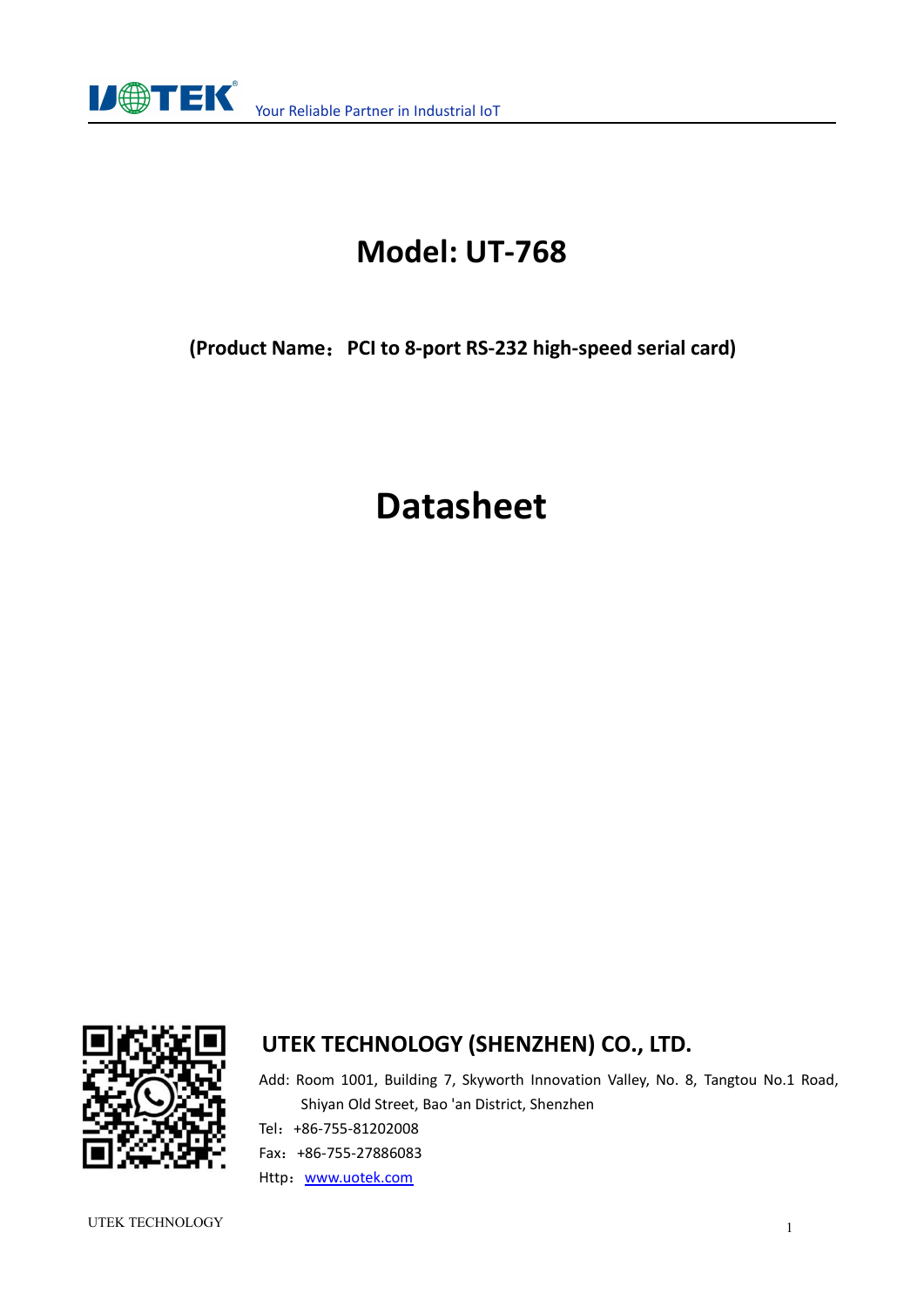

Your Reliable Partner in Industrial IoT

#### **1. Overview**

The UT-768 is a universal PCI serial card designed for POS, ATM and other applications that can be used in industrial automation system manufacturing and system integration.The UT-768 provides 8 RS-232 serial ports that can connect to a wide range of serial devices such as PCs, terminals, modems, printers, scanners and more. Each port is capable of data rates up to 921.6Kbps, providing modem control signals to ensure compatibility with serial device peripherals. the UT-768 can operate under both 3.3V and 5V PCI buses, allowing the multi-serial card to be installed in any available PC or server.

#### **2. Major Functions & Features**

Supports 8-port RS-232 PCI multi-serial card converter

#### **3. Technical Parameters**

- Hardware Interface Connection Type: 1 DR62 Female BUS: 32 bit Universal PCI
- G Signal: RS-232: DCD, RXD, TXD, DTR, GND, DSR, RTS, CTS
- **Transmission rate: 300bps-921.6kbps**
- $\bullet$  Data bits: 5, 6, 7, 8
- $\bullet$  Stop bits: 1, 1.5, 2
- Parity bits: None, Even, Odd, Space, Mark
- Stream control: RTS/CTS XON/XOFF
- $\bullet$  Operating temperature: -40 ~85°C
- Support system: Win2000/XP/Vista/Win7/8/8.1/10/NT4.0/CE 4.2/5.0/6.0/Vxworks/Linux 2.4.x/2.6.x

#### **4. Hardware Definition**

**DB9 male: RS-232C output signal pin assignment (Port1-Port8)**

| DB9 Male(PIN) | RS-232C interface signal |
|---------------|--------------------------|
| 1             | <b>GND</b>               |
| 2             | Receive data SIN (RXD)   |
| 3             | Transmit data SOUT (TXD) |
| 4             | <b>DTR</b>               |
| 5             | <b>GND</b>               |
| 6             | <b>DSR</b>               |
|               | <b>RTS</b>               |
| 8             | <b>CTS</b>               |
| q             | N/C                      |